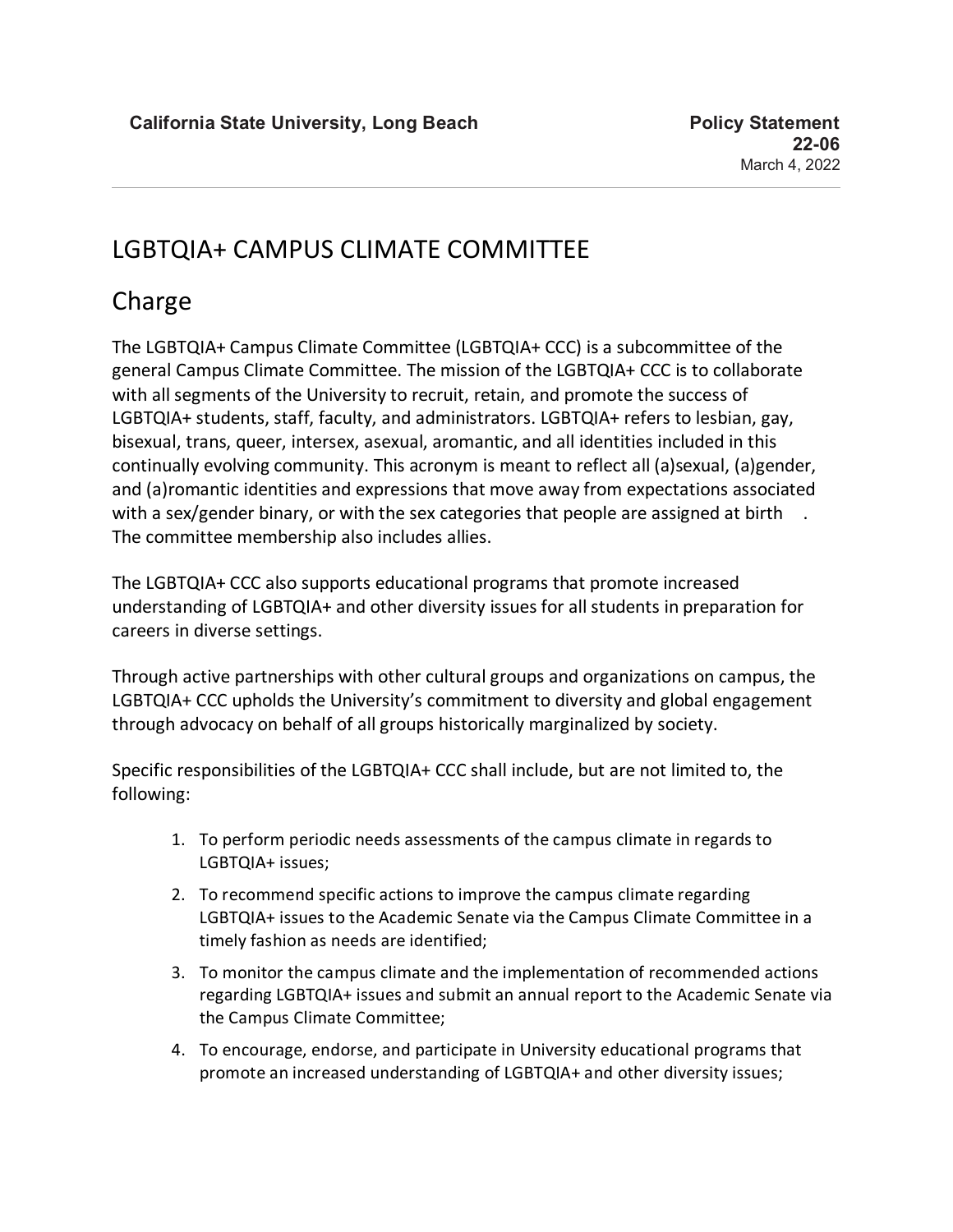- 5. To consult regularly with various constituencies regarding LGBTQIA+ issues including, but not limited to, the LGBTQ Resource Center; LGBTQIA+ student organizations; and LGBTQIA+ alumni via CSULB Alumni Relations;
- 6. To develop partnerships with other cultural groups and organizations on campus in order to uphold the University's commitment to diversity and global engagement through advocacy on behalf of all groups historically marginalized by society.

#### Membership

Two (2) lecturer faculty members Five (5) tenure-track or tenured faculty members

Four (4) full-time staff members

ASI Secretary for LGBTIQ+ Affairs One (1) student appointed by the President, Associated Students, Inc. One (1) staff member designated by Student Life and Development One (1) staff member designated by Office of Multicultural Affairs \*Director, Equity and Diversity (or designee) \*University Ombuds (or designee) \*Non-voting, ex-officio member

## Terms of Service and Selection Procedures

Representatives shall be elected to the LGBTQIA+ CCC according to their interest, expertise, and commitment to recruit, retain, and promote the success of LGBTQIA+ students, staff, faculty, and administrators and other individuals historically marginalized by society on campus.

Both the Academic Senate Nominating Committee and Staff Council shall request a statement of interest and/or qualifications from those seeking membership on the committee to ensure those nominated for election meet the above criteria.

Prior to the selection of nominees, the Chair of the LGBTQIA+ CCC will submit a document to the Academic Senate Nominating Committee indicating those communities the LGBTQIA+ CCC serves that lack representation in the upcoming year.

The Chair of the LGBTQIA+ CCC or a member of the committee designated by the Chair (neither of whom shall be seeking nomination to the committee) shall be invited to attend one of the regularly scheduled meetings of the Nominating Committee of the Academic Senate to review confidentially the statements of the potential nominees, to highlight needs, and to voice any concerns. The LGBTQIA+ CCC representative shall have access to all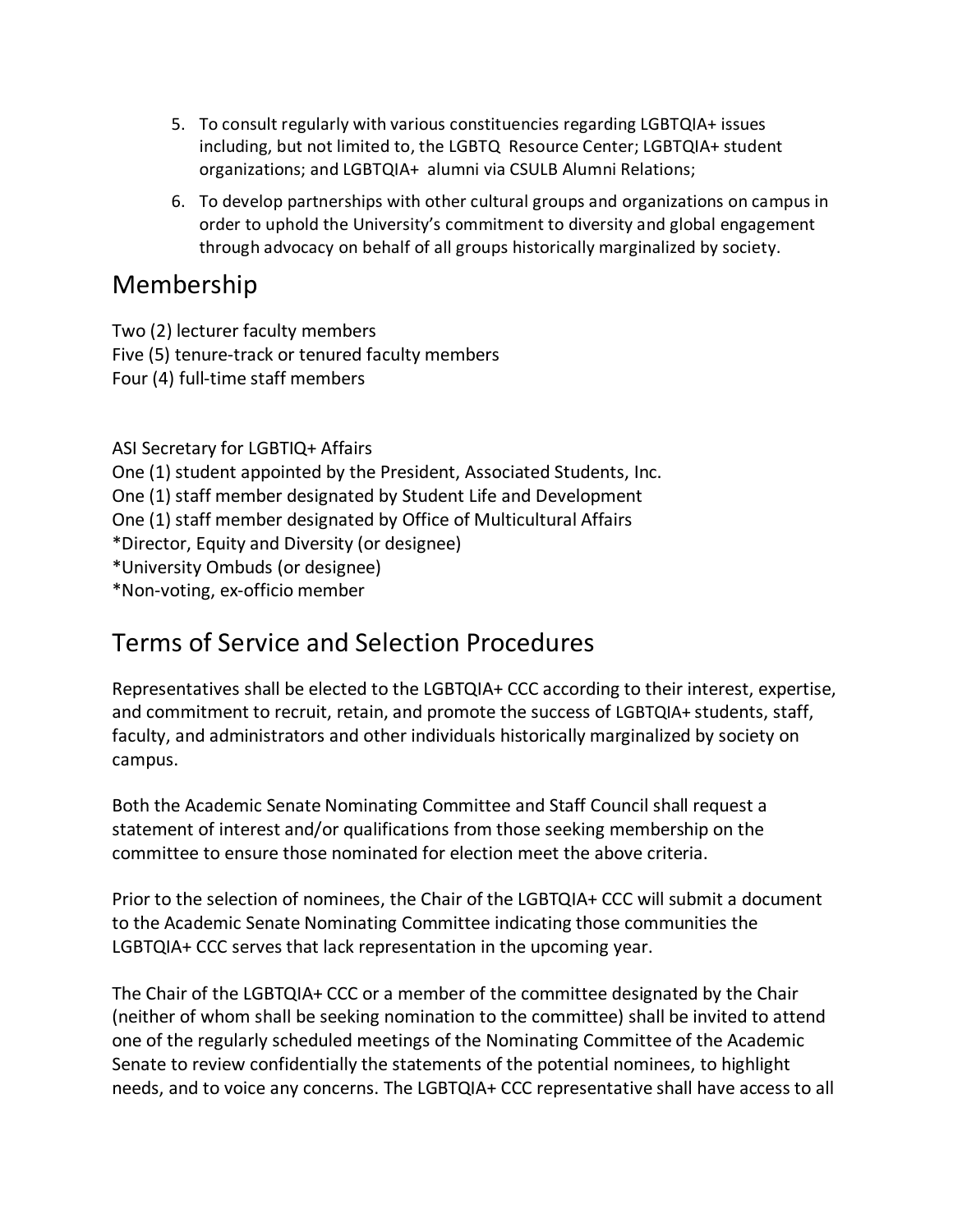statements at least 24 hours prior to the meeting. After the LGBTQIA+ CCC representative has left, the Nominating Committee shall deliberate and make its final recommendations. The Nominating Committee shall recommend lecturer, tenure-track, or tenured faculty members plus one alternate for election by the Academic Senate.

The Chair of the LGBTQIA+ CCC or a member of the committee designated by the Chair (neither of whom shall be seeking nomination to the committee) shall be invited to attend one of the regularly scheduled meetings of the Nominating Committee of the Staff Council to review confidentially the statements of the potential nominees, to highlight needs, and to voice any concerns. The LGBTQIA+ CCC representative shall have access to all statements at least 24 hours prior to the meeting. After the LGBTQIA+ CCC representative has left, the Nominating Committee shall deliberate and make its final recommendations. The Staff Council shall elect members plus one alternate for membership. Lecturer faculty members shall serve one-year terms. Tenure-track and tenured faculty

members and staff members shall serve staggered, three-year terms to ensure continuity. Members may not serve for more than two consecutive terms.

## Vacancies

In the event that a tenured/tenure-track position, a lecturer position, a staff position, or a student position on the LGBTQIA+ CCC is vacant, the designated alternate shall serve on the Committee for the remaining term of service. If an alternate is not available or is unable to serve, the appropriate body (Academic Senate Nominating Committee, Staff Council, or Associated Students, Inc.) shall fill the vacancy.

### Governance

Annually, the LGBTQIA+ CCC shall elect a Chair, Vice-Chair, and Recorder from among its staff and faculty voting members. This group of elected officers shall include at least one staff and one faculty member, to ensure representation of both staff and faculty. Elections of officers shall be held at the first meeting of the Committee on Campus Climate each new academic year.

# Communication with the Campus Climate Committee

The LGBTQIA+ CCC shall select from among its voting members a Liaison who will attend Campus Climate Committee (CCC) meetings, update the CCC on LGBTQIA+ CCC items, and report back to the LGBTQIA+ CCC at its following meeting.